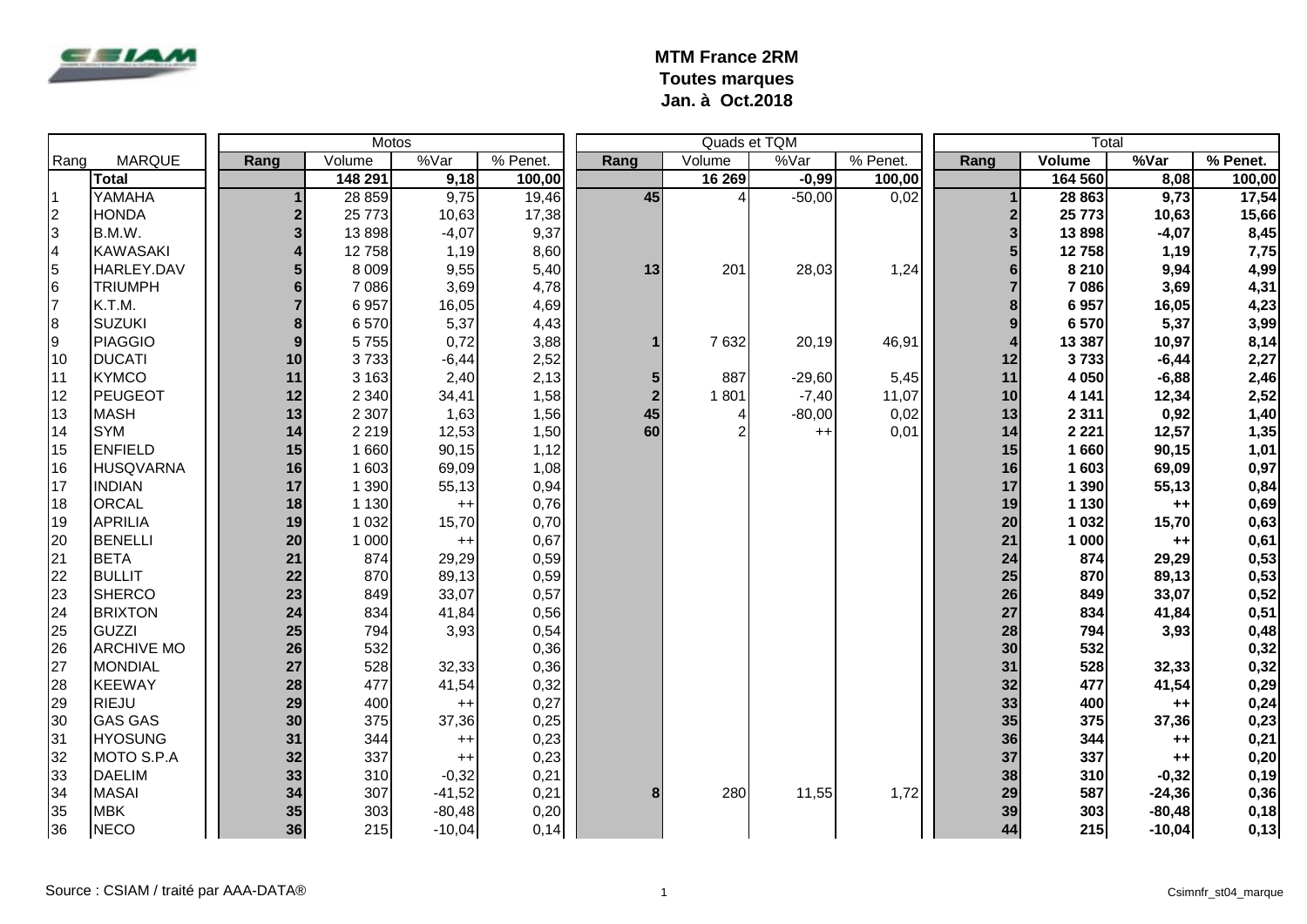

|                 |                   |      |        | Motos    |            |      |        | Total |  |          |      |    |                 |          |          |
|-----------------|-------------------|------|--------|----------|------------|------|--------|-------|--|----------|------|----|-----------------|----------|----------|
| Rang            | <b>MARQUE</b>     | Rang | Volume | %Var     | $%$ Penet. | Rang | Volume | %Var  |  | % Penet. | Rang |    | <b>Volume</b>   | %Var     | % Penet. |
| $\overline{37}$ | <b>ZERO MOTOR</b> | 37   | 177    | 58,04    | 0,12       |      |        |       |  |          |      | 45 | 177             | 58,04    | 0,11     |
| 38              | <b>FANTIC.MOT</b> | 38   | 160    | $++$     | 0,11       |      |        |       |  |          |      | 46 | 160             | $++$     | 0,10     |
| 39              | <b>SKY TEAM</b>   | 39   | 143    | $-46,04$ | 0,10       |      |        |       |  |          |      | 47 | 143             | $-46,04$ | 0,09     |
| 40              | <b>MOTORBIKE</b>  | 40   | 114    | $++$     | 0,08       | 52   | 3      |       |  | 0,02     |      | 48 | 117             | $++$     | 0,07     |
| 41              | M.V.              | 41   | 112    | $-20,57$ | 0,08       |      |        |       |  |          |      | 50 | 112             | $-20,57$ | 0,07     |
| 42              | <b>SWM</b>        | 42   | 95     | 2,15     | 0,06       |      |        |       |  |          |      | 51 | 95              | 2,15     | 0,06     |
| 43              | <b>TM</b>         | 43   | 86     | 40,98    | 0,06       |      |        |       |  |          |      | 52 | 86              | 40,98    | 0,05     |
| 44              | <b>MAGPOWER</b>   | 44   | 84     | $-6,67$  | 0,06       |      |        |       |  |          |      | 53 | 84              | $-6,67$  | 0,05     |
| 45              | <b>MONTESA</b>    | 45   | 82     | $-18,81$ | 0,06       |      |        |       |  |          |      | 54 | 82              | $-18,81$ | 0,05     |
| 45              | <b>ZONGSHEN</b>   | 45   | 82     | $^{++}$  | 0,06       |      |        |       |  |          |      | 54 | 82              | $++$     | 0,05     |
| 47              | <b>ZONTES</b>     | 47   | 81     | $^{++}$  | 0,05       |      |        |       |  |          |      | 56 | 81              | $++$     | 0,05     |
| 48              | <b>ZHENHUA</b>    | 48   | 79     | $++$     | 0,05       | 67   |        |       |  | 0,01     |      | 57 | 80              | $++$     | 0,05     |
| 49              | <b>ELECTRIC M</b> | 49   | 76     | 15,15    | 0,05       |      |        |       |  |          |      | 58 | 76              | 15,15    | 0,05     |
| 49              | YAMASAKI          | 49   | 76     | 76,74    | 0,05       |      |        |       |  |          |      | 58 | 76              | 76,74    | 0,05     |
| 51              | <b>OURAL</b>      | 51   | 68     | 36,00    | 0,05       |      |        |       |  |          |      | 61 | 68              | 36,00    | 0,04     |
| 51              | <b>TRS</b>        | 51   | 68     | 28,30    | 0,05       |      |        |       |  |          |      | 61 | 68              | 28,30    | 0,04     |
| 53              | <b>JAMES B</b>    | 53   | 63     | 96,88    | 0,04       |      |        |       |  |          |      | 63 | 63              | 96,88    | 0,04     |
| 53              | <b>KSR MOTO</b>   | 53   | 63     | $++$     | 0,04       |      |        |       |  |          |      | 63 | 63              | $++$     | 0,04     |
| 55              | <b>JM MOTORS</b>  | 55   | 50     | 51,52    | 0,03       |      |        |       |  |          |      | 69 | 50              | 51,52    | 0,03     |
| 56              | <b>ASKOLL</b>     | 56   | 48     | 54,84    | 0,03       |      |        |       |  |          |      | 71 | 48              | 54,84    | 0,03     |
| 56              | <b>TIANYING</b>   | 56   | 48     | $^{++}$  | 0,03       |      |        |       |  |          |      | 71 | 48              | $++$     | 0,03     |
| 58              | <b>ECCITY MOT</b> | 58   | 46     | $-47,13$ | 0,03       |      |        |       |  |          |      | 73 | 46              | $-47,13$ | 0,03     |
| 59              | <b>VERTIGO MO</b> | 59   | 44     |          | 0,03       |      |        |       |  |          |      | 75 | 44              |          | 0,03     |
| 60              | <b>ZAP</b>        | 60   | 42     |          | 0,03       |      |        |       |  |          |      | 76 | 42              |          | 0,03     |
| 60              | <b>ZNEN</b>       | 60   | 42     | $-32,26$ | 0,03       |      |        |       |  |          |      | 76 | 42              | $-32,26$ | 0,03     |
| 62              | <b>BEXX</b>       | 62   | 39     | $^{++}$  | 0,03       |      |        |       |  |          |      | 78 | 39              | $++$     | 0,02     |
| 63              | <b>LAMBRETTA</b>  | 63   | 33     | $++$     | 0,02       |      |        |       |  |          |      | 81 | 33              | $++$     | 0,02     |
| 64              | <b>KTM AG</b>     | 64   | 31     | $-76,69$ | 0,02       |      |        |       |  |          |      | 82 | 31              | $-76,69$ | 0,02     |
| 65              | <b>SCORPA</b>     | 65   | 29     | $-23,68$ | 0,02       |      |        |       |  |          |      | 83 | 29              | $-23,68$ | 0,02     |
| 66              | <b>REGAL RAPT</b> | 66   | 27     | $-57,81$ | 0,02       |      |        |       |  |          |      | 85 | 27              | $-57,81$ | 0,02     |
| 67              | <b>AJP</b>        | 67   | 26     | 44,44    | 0,02       |      |        |       |  |          |      | 87 | 26              | 44,44    | 0,02     |
| 67              | <b>ASIAWING</b>   | 67   | 26     | 30,00    | 0,02       |      |        |       |  |          |      | 87 | 26              | 30,00    | 0,02     |
| 69              | <b>IMF INDUST</b> | 69   | 25     | $^{++}$  | 0,02       |      |        |       |  |          |      | 90 | 25              | $++$     | 0,02     |
| 69              | <b>VENT S.R.L</b> | 69   | 25     |          | 0,02       |      |        |       |  |          |      | 90 | 25              |          | 0,02     |
| 71              | XOR.MOTORS        | 71   | 23     |          | 0,02       |      |        |       |  |          |      | 92 | 23              |          | 0,01     |
| 72              | <b>NORTON</b>     | 72   | 20     | 53,85    | 0,01       |      |        |       |  |          |      | 95 | 20              | 53,85    | 0,01     |
| 72              | <b>SACHS</b>      | 72   | 20     | $++$     | 0,01       |      |        |       |  |          |      | 95 | 20 <sub>l</sub> | $++$     | 0,01     |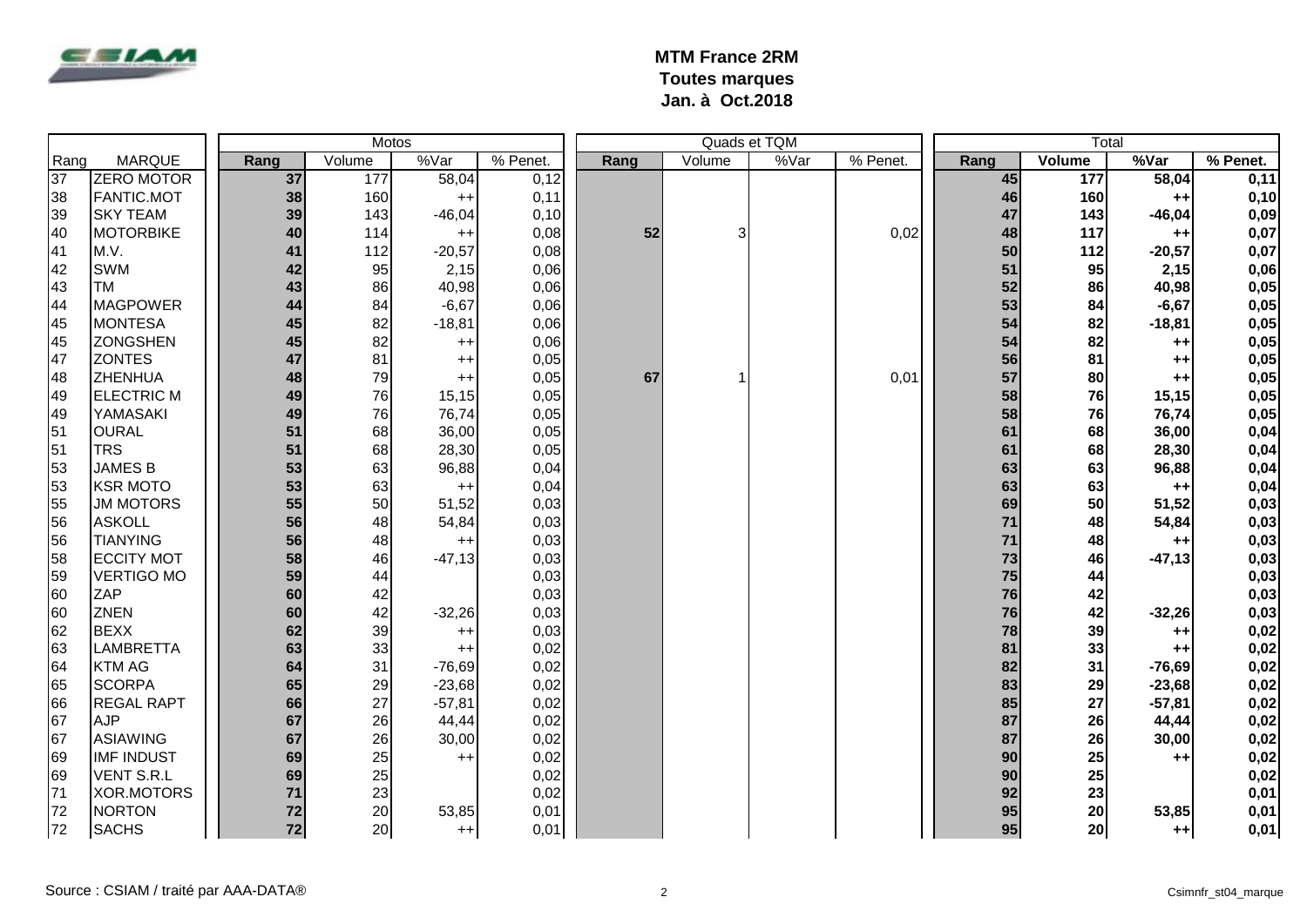

|      |                   | Motos |      |                         |          |          |      |                | Quads et TQM |          | Total |                 |                |          |  |
|------|-------------------|-------|------|-------------------------|----------|----------|------|----------------|--------------|----------|-------|-----------------|----------------|----------|--|
| Rang | <b>MARQUE</b>     |       | Rang | Volume                  | %Var     | % Penet. | Rang | Volume         | %Var         | % Penet. | Rang  | Volume          | %Var           | % Penet. |  |
| 74   | <b>GENERIC</b>    |       | 74   | $\overline{17}$         | $++$     | 0,01     |      |                |              |          | 100   | $\overline{17}$ | $++$           | 0,01     |  |
| 74   | <b>JIAJUE</b>     |       | 74   | 17                      | 13,33    | 0,01     |      |                |              |          | 100   | 17              | 13,33          | 0,01     |  |
| 74   | <b>SANBEN</b>     |       | 74   | 17                      | 54,55    | 0,01     |      |                |              |          | 100   | 17              | 54,55          | 0,01     |  |
| 77   | <b>MH MOTORCY</b> |       | 77   | 16                      | $-73,33$ | 0,01     |      |                |              |          | 103   | 16              | $-73,33$       | 0,01     |  |
| 77   | <b>STAHO</b>      |       | 77   | 16                      | 14,29    | 0,01     |      |                |              |          | 103   | 16              | 14,29          | 0,01     |  |
| 77   | <b>TNT MOTOR</b>  |       | 77   | 16                      | $++$     | 0,01     |      |                |              |          | 103   | 16              | $++$           | 0,01     |  |
| 80   | <b>MORINI</b>     |       | 80   | 15                      | $++$     | 0,01     |      |                |              |          | 107   | 15              | $++$           | 0,01     |  |
| 81   | <b>CF MOTO</b>    |       | 81   | 14                      | $++$     | 0,01     |      | 967            | 9,76         | 5,94     | 22    | 981             | 10,72          | 0,60     |  |
| 81   | <b>VASTRO</b>     |       | 81   | 14                      | $-69,57$ | 0,01     |      |                |              |          | 110   | 14              | $-69,57$       | 0,01     |  |
| 83   | <b>EFUN</b>       |       | 83   | 12                      |          | 0,01     |      |                |              |          | 114   | 12              |                | 0,01     |  |
| 84   | <b>ECCHO</b>      |       | 84   | 10                      | $-58,33$ | 0,01     |      |                |              |          | 117   | 10              | $-58,33$       | 0,01     |  |
| 84   | <b>KL</b>         |       | 84   | 10                      | $-37,50$ | 0,01     | 17   | 52             | $-31,58$     | 0,32     | 66    | 62              | $-32,61$       | 0,04     |  |
| 84   | ROYAL ALL.        |       | 84   | 10                      |          | 0,01     |      |                |              |          | 117   | 10              |                | 0,01     |  |
| 84   | <b>YIYING</b>     |       | 84   | 10                      | $-67,74$ | 0,01     |      |                |              |          | 117   | 10              | $-67,74$       | 0,01     |  |
| 88   | <b>KIDEN</b>      |       | 88   | 9                       |          | 0,01     |      |                |              |          | 121   | 9               |                | 0,01     |  |
| 89   | <b>CC</b>         |       | 89   | 8 <sup>1</sup>          | $++$     | 0,01     | 67   | 1              | $-80,00$     | 0,01     | 121   | 9               | 50,00          | 0,01     |  |
| 89   | SPIGAOU           |       | 89   | $\bf{8}$                | $-55,56$ | 0,01     |      |                |              |          | 125   | 8               | $-55,56$       | 0,00     |  |
| 91   | <b>LIFAN</b>      |       | 91   | $\overline{7}$          | $-58,82$ | 0,00     |      |                |              |          | 127   | $\overline{7}$  | $-58,82$       | 0,00     |  |
| 91   | QG                |       | 91   | $\overline{7}$          | $++$     | 0,00     |      |                |              |          | 127   |                 | $++$           | 0,00     |  |
| 93   | <b>LEONART</b>    |       | 93   | $6 \mid$                | $++$     | 0,00     |      |                |              |          | 129   | 6               | $++$           | 0,00     |  |
| 93   | <b>LML</b>        |       | 93   | $6 \mid$                | $-96,74$ | 0,00     |      |                |              |          | 129   | 6               | $-96,74$       | 0,00     |  |
| 93   | PAOLETTI          |       | 93   | $6 \mid$                | $^{++}$  | 0,00     | 42   | $\overline{7}$ | $-22,22$     | 0,04     | 113   | 13              | 8,33           | 0,01     |  |
| 93   | <b>VECTRIX</b>    |       | 93   | $6 \mid$                | $-72,73$ | 0,00     |      |                |              |          | 129   | 6               | $-72,73$       | 0,00     |  |
| 97   | <b>HANWAY</b>     |       | 97   | $5\vert$                | $-37,50$ | 0,00     |      |                |              |          | 132   | 5               | $-37,50$       | 0,00     |  |
| 97   | <b>ICONE</b>      |       | 97   | $5\vert$                | $-44,44$ | 0,00     |      |                |              |          | 132   | 5               | $-44, 44$      | 0,00     |  |
| 99   | <b>DOOHAN</b>     |       | 99   | 4                       |          | 0,00     |      |                |              |          | 135   |                 |                | 0,00     |  |
| 99   | <b>MIDUAL</b>     |       | 99   | 4                       | $++$     | 0,00     |      |                |              |          | 135   |                 | $^{\tiny{++}}$ | 0,00     |  |
| 99   | QINGQI            |       | 99   | 4                       | $-33,33$ | 0,00     |      |                |              |          | 135   | 4               | $-33,33$       | 0,00     |  |
| 99   | <b>QUADDY</b>     |       | 99   | 4                       | $-42,86$ | 0,00     | 21   | 42             | $-79,10$     | 0,26     | 73    | 46              | $-77,88$       | 0,03     |  |
| 99   | <b>RED HORSE</b>  |       | 99   | 4                       | $-20,00$ | 0,00     |      |                |              |          | 135   | 4               | $-20,00$       | 0,00     |  |
| 99   | <b>SCOMADI</b>    |       | 99   | $\overline{\mathbf{4}}$ | $-60,00$ | 0,00     |      |                |              |          | 135   | 4               | $-60,00$       | 0,00     |  |
| 105  | <b>BIKE EROAD</b> |       | 105  | $\frac{2}{2}$           | $-60,00$ | 0,00     |      |                |              |          | 155   | $\mathbf{2}$    | $-60,00$       | 0,00     |  |
| 105  | <b>EURO MOTOR</b> |       | 105  |                         |          | 0,00     |      |                |              |          | 155   | $\mathbf 2$     |                | 0,00     |  |
| 105  | <b>JOHNY PAG</b>  |       | 105  | $\overline{a}$          | $-93,94$ | 0,00     |      |                |              |          | 155   | $\overline{2}$  | $-93,94$       | 0,00     |  |
| 105  | <b>JONWAY</b>     |       | 105  | $\overline{a}$          | $++$     | 0,00     |      |                |              |          | 155   | $\mathbf 2$     | $++$           | 0,00     |  |
| 105  | <b>KAYAK</b>      |       | 105  | $\overline{c}$          |          | 0,00     |      |                |              |          | 155   | $\mathbf{2}$    |                | 0,00     |  |
| 105  | <b>KINROAD</b>    |       | 105  | $2\vert$                | $++$     | 0,00     | 60   | $2\vert$       | $-91,67$     | 0,01     | 135   | $\mathbf{4}$    | $-84,00$       | 0,00     |  |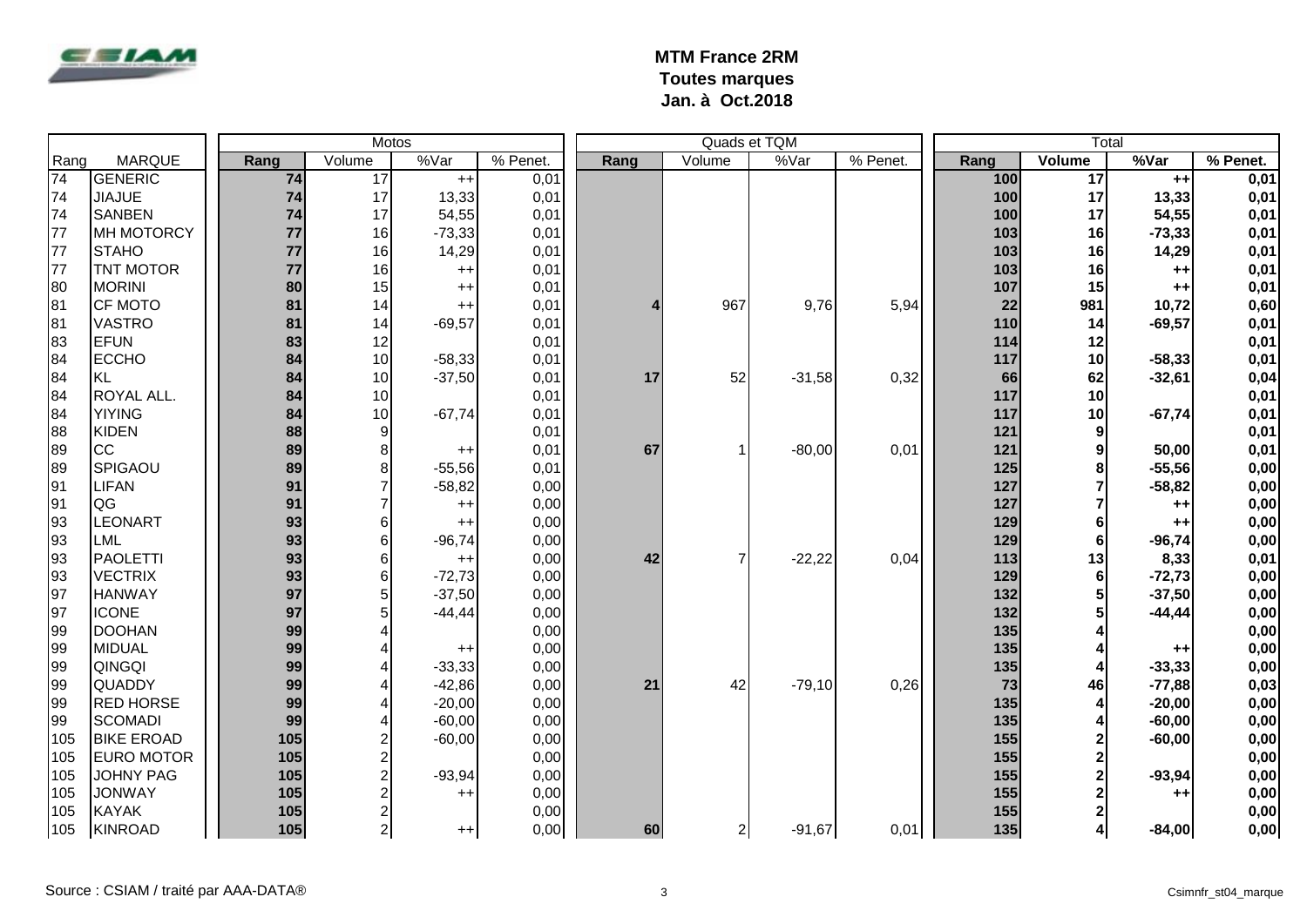

|      |                   |       |                         | Motos    |          |      |                | Quads et TQM |          | Total |               |           |          |
|------|-------------------|-------|-------------------------|----------|----------|------|----------------|--------------|----------|-------|---------------|-----------|----------|
| Rang | <b>MARQUE</b>     | Rang  | Volume                  | %Var     | % Penet. | Rang | Volume         | %Var         | % Penet. | Rang  | <b>Volume</b> | %Var      | % Penet. |
| 105  | <b>LAZARETH</b>   | 105   | $\overline{2}$          | $-66,67$ | 0,00     | 60   | $\overline{c}$ |              | 0,01     | 135   | 4             | $-33,33$  | 0,00     |
| 105  | PGO               | 105   | $\overline{\mathbf{c}}$ | $-80,00$ | 0,00     | 67   | 1              | $-87,50$     | 0,01     | 147   | 3             | $-83,33$  | 0,00     |
| 105  | <b>VICTORY</b>    | 105   | 2                       | $-97,78$ | 0,00     |      |                |              |          | 155   | $\mathbf{2}$  | $-97,78$  | 0,00     |
| 105  | <b>VOXAN</b>      | 105   |                         | $++$     | 0,00     |      |                |              |          | 155   | 2             | $++$      | 0,00     |
| 115  | <b>ALFA SCOOT</b> | 115   |                         |          | 0,00     |      |                |              |          | 166   |               |           | 0,00     |
| 115  | <b>BORILE</b>     | 115   |                         |          | 0,00     |      |                |              |          | 166   |               |           | 0,00     |
| 115  | <b>DERBI</b>      | 115   |                         | $-85,71$ | 0,00     |      |                |              |          | 166   |               | $-85,71$  | 0,00     |
| 115  | <b>EMPIRE KEE</b> | 115   |                         | $-92,31$ | 0,00     |      |                |              |          | 166   |               | $-92,31$  | 0,00     |
| 115  | <b>ENERGICA</b>   | 115   |                         |          | 0,00     |      |                |              |          | 166   |               |           | 0,00     |
| 115  | <b>EUROMOTORS</b> | 115   |                         |          | 0,00     |      |                |              |          | 166   |               |           | 0,00     |
| 115  | <b>EVT</b>        | 115   |                         |          | 0,00     |      |                |              |          | 166   |               |           | 0,00     |
| 115  | <b>EZNEN</b>      | 115   |                         |          | 0,00     |      |                |              |          | 166   |               |           | 0,00     |
| 115  | <b>GOVECS</b>     | $115$ |                         |          | 0,00     |      |                |              |          | 166   |               |           | 0,00     |
| 115  | <b>HEADBANGER</b> | 115   |                         | $-66,67$ | 0,00     |      |                |              |          | 166   |               | $-66, 67$ | 0,00     |
| 115  | <b>HONLING</b>    | 115   |                         |          | 0,00     |      |                |              |          | 166   |               |           | 0,00     |
| 115  | <b>HUATIAN</b>    | 115   |                         |          | 0,00     |      |                |              |          | 166   |               |           | 0,00     |
| 115  | <b>HUONIAO</b>    | 115   |                         |          | 0,00     |      |                |              |          | 166   |               |           | 0,00     |
| 115  | <b>JINCHENG</b>   | 115   |                         | $-50,00$ | 0,00     |      |                |              |          | 166   |               | $-50,00$  | 0,00     |
| 115  | <b>JN</b>         | 115   |                         | $-87,50$ | 0,00     |      |                |              |          | 166   |               | $-87,50$  | 0,00     |
| 115  | <b>JORDON</b>     | 115   |                         |          | 0,00     |      |                |              |          | 166   |               |           | 0,00     |
| 115  | <b>JTG</b>        | 115   |                         |          | 0,00     |      |                |              |          | 166   |               |           | 0,00     |
| 115  | <b>KYOTA</b>      | 115   |                         | $-95,00$ | 0,00     |      |                |              |          | 166   |               | $-95,00$  | 0,00     |
| 115  | <b>MALAGUTI</b>   | 115   |                         |          | 0,00     |      |                |              |          | 166   |               |           | 0,00     |
| 115  | <b>MEGELLI</b>    | $115$ |                         | $-50,00$ | 0,00     |      |                |              |          | 166   |               | $-50,00$  | 0,00     |
| 115  | <b>MOTO SPA</b>   | 115   |                         |          | 0,00     |      |                |              |          | 166   |               |           | 0,00     |
| 115  | <b>MOTRAC</b>     | 115   |                         | $-50,00$ | 0,00     |      |                |              |          | 166   |               | $-50,00$  | 0,00     |
| 115  | <b>MUTT</b>       | 115   |                         |          | 0,00     |      |                |              |          | 166   |               |           | 0,00     |
| 115  | <b>OSSA</b>       | 115   |                         |          | 0,00     |      |                |              |          | 166   |               |           | 0,00     |
| 115  | <b>POLINI</b>     | 115   |                         |          | 0,00     |      |                |              |          | 166   |               |           | 0,00     |
| 115  | <b>ROADSIGN</b>   | 115   |                         |          | 0,00     |      |                |              |          | 166   |               |           | 0,00     |
| 115  | <b>SHINERAY</b>   | 115   |                         | $-50,00$ | 0,00     | 42   | 7              | $-91,86$     | 0,04     | 125   | 8             | $-90,91$  | 0,00     |
| 115  | <b>SILENCE</b>    | 115   |                         |          | 0,00     |      |                |              |          | 166   |               |           | 0,00     |
| 115  | SOHOO             | 115   |                         |          | 0,00     |      |                |              |          | 166   |               |           | 0,00     |
| 115  | <b>SOMOTO</b>     | 115   |                         |          | 0,00     |      |                |              |          | 166   |               |           | 0,00     |
| 115  | <b>TEYIN</b>      | 115   |                         |          | 0,00     |      |                |              |          | 166   |               |           | 0,00     |
| 115  | <b>TORROT</b>     | $115$ |                         | $-50,00$ | 0,00     |      |                |              |          | 166   |               | $-50,00$  | 0,00     |
| 115  | <b>TRINITY</b>    | 115   | <u> 11</u>              |          | 0,00     |      |                |              |          | 166   | $\mathbf{1}$  |           | 0,00     |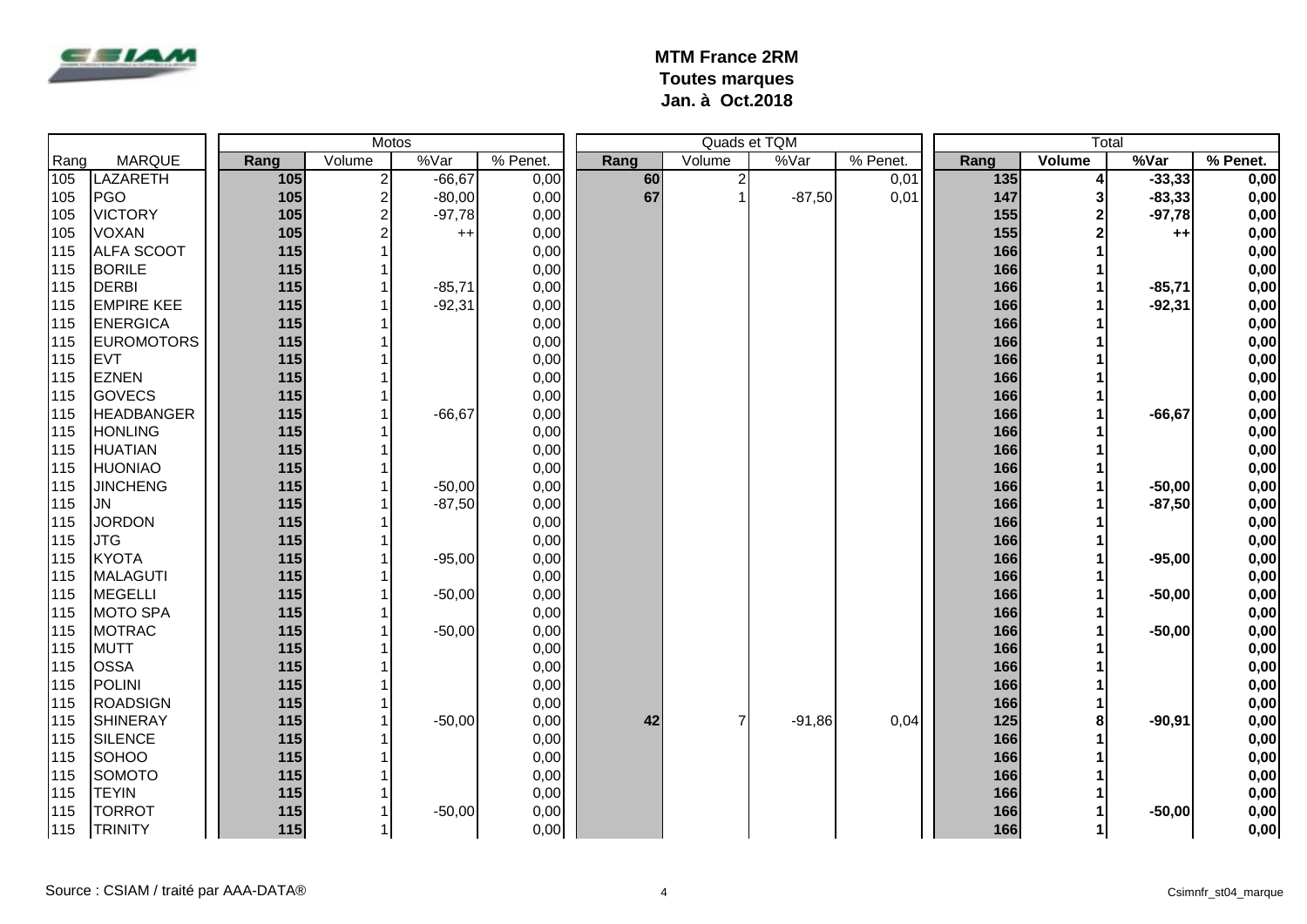

|      |                   | Motos |       |        |              |          |                 |                  | Quads et TQM |          | Total |                |          |          |
|------|-------------------|-------|-------|--------|--------------|----------|-----------------|------------------|--------------|----------|-------|----------------|----------|----------|
| Rang | <b>MARQUE</b>     |       | Rang  | Volume | %Var         | % Penet. | Rang            | Volume           | %Var         | % Penet. | Rang  | Volume         | %Var     | % Penet. |
| 115  | <b>UGBEST</b>     |       | $115$ |        |              | 0,00     |                 |                  |              |          | 166   | 1              |          | 0,00     |
| 115  | <b>VALENTI RA</b> |       | 115   |        | $-80,00$     | 0,00     |                 |                  |              |          | 166   |                | $-80,00$ | 0,00     |
| 115  | <b>ZIP STAR</b>   |       | 115   |        |              | 0,00     |                 |                  |              |          | 166   |                |          | 0,00     |
| 151  | <b>PIONEER</b>    |       |       |        | $\mathbf{u}$ |          | 67              |                  |              | 0,01     | 166   |                |          | 0,00     |
| 151  | <b>TGB</b>        |       |       |        | $-$          |          | 14              | 113              | $-59,64$     | 0,69     | 49    | 113            | $-60,35$ | 0,07     |
| 153  | <b>ACCESS</b>     |       |       |        |              |          | 32              | 16               | $-89,94$     | 0,10     | 103   | 16             | $-89,94$ | 0,01     |
| 153  | <b>ADDAX MOTO</b> |       |       |        |              |          | 45              | $\overline{4}$   |              | 0,02     | 135   | 4              |          | 0,00     |
| 153  | <b>ADLY</b>       |       |       |        |              |          | 45              | 4                | $-90,91$     | 0,02     | 135   | 4              | $-90,91$ | 0,00     |
| 153  | <b>AEON</b>       |       |       |        |              |          | 40              | 9                | $-93,71$     | 0,06     | 121   | 9              | $-93,71$ | 0,01     |
| 153  | <b>AIXAM</b>      |       |       |        |              |          | 15              | 70               | 32,08        | 0,43     | 60    | 70             | 32,08    | 0,04     |
| 153  | <b>AMS</b>        |       |       |        |              |          | 67              |                  |              | 0,01     | 166   | $\mathbf 1$    |          | 0,00     |
| 153  | <b>ARCTIC CAT</b> |       |       |        |              |          | 18              | 51               | $-73,02$     | 0,31     | 67    | 51             | $-73,02$ | 0,03     |
| 153  | <b>BAROSSA</b>    |       |       |        |              |          | 60              | $\overline{c}$   |              | 0,01     | 155   | $\mathbf{2}$   |          | 0,00     |
| 153  | <b>BOOM</b>       |       |       |        |              |          | 16              | 63               | 43,18        | 0,39     | 63    | 63             | 43,18    | 0,04     |
| 153  | <b>BURBY S</b>    |       |       |        |              |          | 24              | 29               | $-49,12$     | 0,18     | 83    | 29             | $-49,12$ | 0,02     |
| 153  | <b>BUYANG</b>     |       |       |        |              |          | 67              |                  |              | 0,01     | 166   |                |          | 0,00     |
| 153  | <b>CAN-AM</b>     |       |       |        |              |          | $6\phantom{1}6$ | 883              | $-20,02$     | 5,43     | 23    | 883            | $-20,02$ | 0,54     |
| 153  | <b>DEVINCI</b>    |       |       |        |              |          | 29              | 20               |              | 0,12     | 95    | 20             |          | 0,01     |
| 153  | <b>DINLI</b>      |       |       |        |              |          | 45              | $\overline{4}$   | $^{++}$      | 0,02     | 135   |                | $++$     | 0,00     |
| 153  | <b>DIVINE STA</b> |       |       |        |              |          | 67              |                  |              | 0,01     | 166   |                |          | 0,00     |
| 153  | <b>DORTON</b>     |       |       |        |              |          | 67              |                  |              | 0,01     | 166   |                |          | 0,00     |
| 153  | <b>DRESEL MCT</b> |       |       |        |              |          | 28              | 21               |              | 0,13     | 94    | 21             |          | 0,01     |
| 153  | <b>E MOKE</b>     |       |       |        |              |          | 67              |                  |              | 0,01     | 166   | 1              |          | 0,00     |
| 153  | E-TON             |       |       |        |              |          | 60              | $\boldsymbol{2}$ |              | 0,01     | 155   | $\mathbf{2}$   |          | 0,00     |
| 153  | <b>EAGLE MOTO</b> |       |       |        |              |          | 20              | 49               | $-18,33$     | 0,30     | 70    | 49             | $-18,33$ | 0,03     |
| 153  | <b>EGLMOTOR</b>   |       |       |        |              |          | 45              | $\overline{4}$   | $-33,33$     | 0,02     | 135   | 4              | $-33,33$ | 0,00     |
| 153  | <b>EMBUGGY</b>    |       |       |        |              |          | 30              | 18               | $++$         | 0,11     | 98    | 18             | $++$     | 0,01     |
| 153  | <b>EMOKE</b>      |       |       |        |              |          | 22              | 38               |              | 0,23     | 79    | 38             |          | 0,02     |
| 153  | FORT              |       |       |        |              |          | 67              |                  |              | 0,01     | 166   |                |          | 0,00     |
| 153  | <b>GEM</b>        |       |       |        |              |          | 52              | 3                | $-70,00$     | 0,02     | 147   | $\mathbf{3}$   | $-70,00$ | 0,00     |
| 153  | <b>GOES</b>       |       |       |        |              |          | 11              | 272              | 18,78        | 1,67     | 42    | 272            | 18,78    | 0,17     |
| 153  | <b>GOKA</b>       |       |       |        |              |          | 52              | 3                |              | 0,02     | 147   | 3              |          | 0,00     |
| 153  | <b>GOUPIL</b>     |       |       |        |              |          | 67              |                  |              | 0,01     | 166   | $\mathbf 1$    |          | 0,00     |
| 153  | <b>GSMOON</b>     |       |       |        |              |          | 26              | 26               | $-25,71$     | 0, 16    | 87    | 26             | $-25,71$ | 0,02     |
| 153  | <b>HELEM</b>      |       |       |        |              |          | 67              |                  |              | 0,01     | 166   |                |          | 0,00     |
| 153  | <b>HISUN</b>      |       |       |        |              |          | 67              |                  |              | 0,01     | 166   |                |          | 0,00     |
| 153  | <b>HSUN</b>       |       |       |        |              |          | 60              | $\mathbf{2}$     | $-60,00$     | 0,01     | 155   | 2 <sub>l</sub> | $-60,00$ | 0,00     |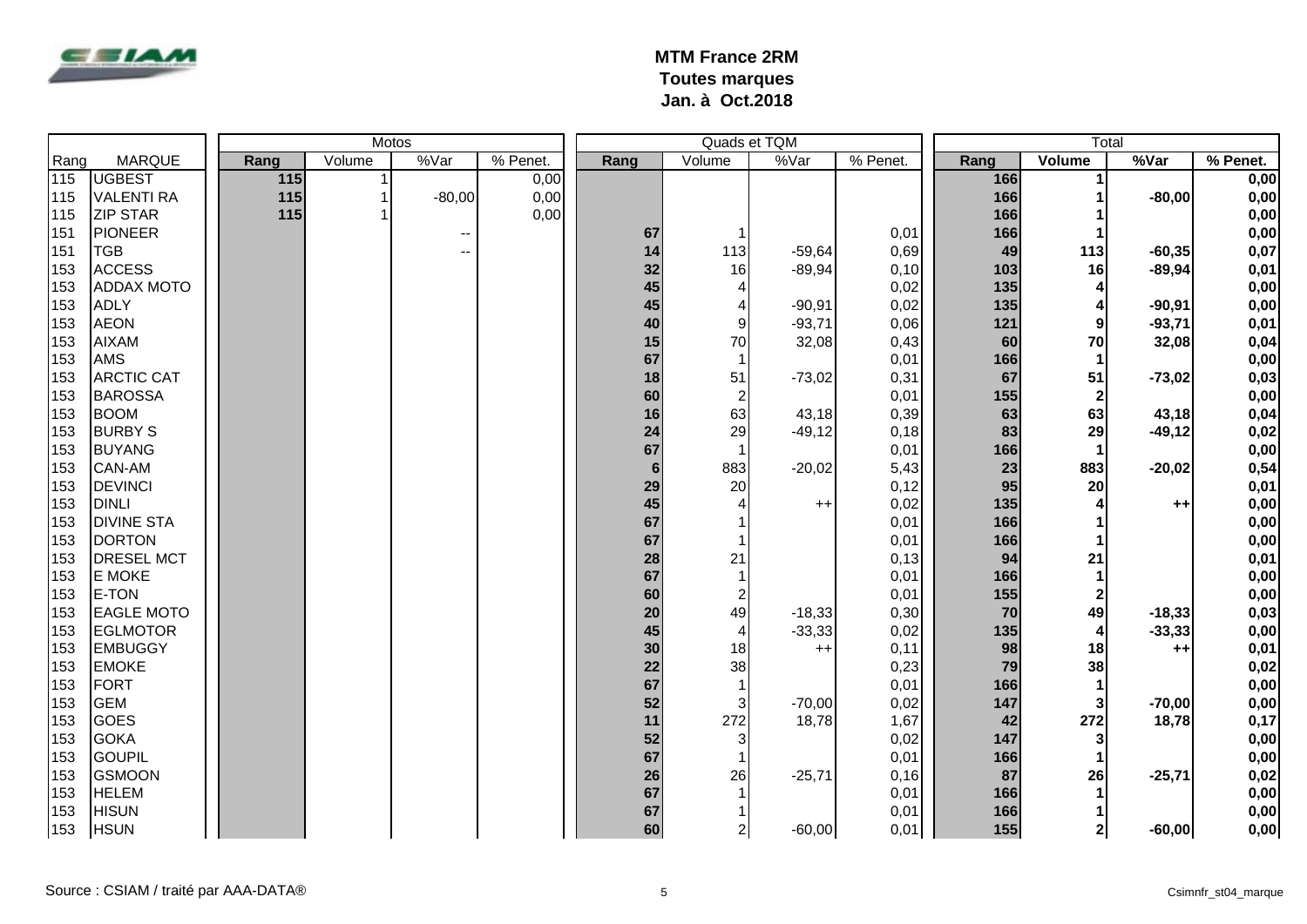

|      |                   | Motos |      |        |      |          |                |                | Quads et TQM |          | Total |                         |                |          |
|------|-------------------|-------|------|--------|------|----------|----------------|----------------|--------------|----------|-------|-------------------------|----------------|----------|
| Rang | <b>MARQUE</b>     |       | Rang | Volume | %Var | % Penet. | Rang           | Volume         | %Var         | % Penet. | Rang  | Volume                  | %Var           | % Penet. |
| 153  | <b>HUAJUE</b>     |       |      |        |      |          | 67             |                |              | 0,01     | 166   | 1                       |                | 0,00     |
| 153  | <b>HUPPER</b>     |       |      |        |      |          | 67             |                |              | 0,01     | 166   |                         |                | 0,00     |
| 153  | <b>HYTRACK</b>    |       |      |        |      |          | 67             |                | $-85,71$     | 0,01     | 166   |                         | $-85,71$       | 0,00     |
| 153  | <b>JINLING</b>    |       |      |        |      |          | 25             | 27             | $-54,24$     | 0,17     | 85    | 27                      | $-54,24$       | 0,02     |
| 153  | <b>KANDI</b>      |       |      |        |      |          | 67             |                |              | 0,01     | 166   |                         |                | 0,00     |
| 153  | <b>KYBURZ</b>     |       |      |        |      |          | 67             |                |              | 0,01     | 166   |                         |                | 0,00     |
| 153  | <b>LIANGZI</b>    |       |      |        |      |          | 67             |                |              | 0,01     | 166   |                         |                | 0,00     |
| 153  | <b>LIGIER</b>     |       |      |        |      |          | 67             |                |              | 0,01     | 166   |                         |                | 0,00     |
| 153  | <b>LIGIER PRO</b> |       |      |        |      |          | 67             |                |              | 0,01     | 166   |                         |                | 0,00     |
| 153  | <b>LINHAI</b>     |       |      |        |      |          | 3              | 1 1 7 4        | $-21,52$     | 7,22     | 18    | 1 1 7 4                 | $-21,52$       | 0,71     |
| 153  | <b>LITTLE</b>     |       |      |        |      |          | 30             | 18             | $-5,26$      | 0,11     | 98    | 18                      | $-5,26$        | 0,01     |
| 153  | <b>LONCIN</b>     |       |      |        |      |          | 67             |                | $-66,67$     | 0,01     | 166   |                         | $-66, 67$      | 0,00     |
| 153  | <b>MASSEY FER</b> |       |      |        |      |          | 67             |                |              | 0,01     | 166   |                         |                | 0,00     |
| 153  | MCC AUTOMO        |       |      |        |      |          | 39             | 10             |              | 0,06     | 117   | 10                      |                | 0,01     |
| 153  | <b>MEGA</b>       |       |      |        |      |          | 67             |                |              | 0,01     | 166   |                         |                | 0,00     |
| 153  | <b>MEHARI</b>     |       |      |        |      |          | 37             | 11             | 57,14        | 0,07     | 115   | 11                      | 57,14          | 0,01     |
| 153  | <b>MELEX</b>      |       |      |        |      |          | 52             | 3              | $-50,00$     | 0,02     | 147   | 3                       | $-50,00$       | 0,00     |
| 153  | <b>MICROCAR</b>   |       |      |        |      |          | 67             |                | $-91,67$     | 0,01     | 166   |                         | $-91,67$       | 0,00     |
| 153  | <b>MONNIER</b>    |       |      |        |      |          | 67             |                |              | 0,01     | 166   |                         |                | 0,00     |
| 153  | <b>MORGAN</b>     |       |      |        |      |          | 33             | 15             | $++$         | 0,09     | 107   | 15                      | $^{\tiny{++}}$ | 0,01     |
| 153  | <b>MOTO STAR</b>  |       |      |        |      |          | 12             | 235            | 95,83        | 1,44     | 43    | 235                     | 95,83          | 0,14     |
| 153  | <b>NOUN ELEC</b>  |       |      |        |      |          | 23             | 36             | $-5,26$      | 0,22     | 80    | 36                      | $-5,26$        | 0,02     |
| 153  | <b>ODES</b>       |       |      |        |      |          | 45             | $\overline{4}$ | 33,33        | 0,02     | 135   | $\overline{\mathbf{4}}$ | 33,33          | 0,00     |
| 153  | <b>POLARIS</b>    |       |      |        |      |          | 35             | 14             | $-81,08$     | 0,09     | 110   | 14                      | $-81,08$       | 0,01     |
| 153  | <b>QUADRO</b>     |       |      |        |      |          | 9              | 278            | $-33,17$     | 1,71     | 40    | 278                     | $-33,17$       | 0,17     |
| 153  | <b>QUADRO VEH</b> |       |      |        |      |          | $\overline{7}$ | 397            |              | 2,44     | 34    | 397                     |                | 0,24     |
| 153  | <b>RENAULT</b>    |       |      |        |      |          | 10             | 276            | $++$         | 1,70     | 41    | 276                     | $^{++}$        | 0,17     |
| 153  | <b>RENLI</b>      |       |      |        |      |          | 27             | 23             | 4,55         | 0,14     | 92    | 23                      | 4,55           | 0,01     |
| 153  | <b>REWACO</b>     |       |      |        |      |          | 37             | 11             | $-54,17$     | 0,07     | 115   | 11                      | $-54,17$       | 0,01     |
| 153  | <b>ROUTEBUGGY</b> |       |      |        |      |          | 67             |                |              | 0,01     | 166   | $\mathbf 1$             |                | 0,00     |
| 153  | <b>SANYEFUXIN</b> |       |      |        |      |          | 40             | 9              | $-18,18$     | 0,06     | 121   | 9                       | $-18,18$       | 0,01     |
| 153  | <b>SECMA</b>      |       |      |        |      |          | 35             | 14             | $-6,67$      | 0,09     | 110   | 14                      | $-6,67$        | 0,01     |
| 153  | <b>SHENKE</b>     |       |      |        |      |          | 52             | 3              | $++$         | 0,02     | 147   | $\mathbf{3}$            | $++$           | 0,00     |
| 153  | <b>SLINGSHOT</b>  |       |      |        |      |          | 52             | $\mathbf{3}$   | $-89,66$     | 0,02     | 147   | $\mathbf{3}$            | $-89,66$       | 0,00     |
| 153  | <b>SMC</b>        |       |      |        |      |          | 33             | 15             | $-68,75$     | 0,09     | 107   | 15                      | $-68,75$       | 0,01     |
| 153  | <b>SPY</b>        |       |      |        |      |          | 18             | 51             | $++$         | 0,31     | 67    | 51                      | $++$           | 0,03     |
| 153  | <b>SPY RACING</b> |       |      |        |      |          | 52             | $\overline{3}$ | $-90,00$     | 0,02     | 147   | 3 <sup>l</sup>          | $-90,00$       | 0,00     |